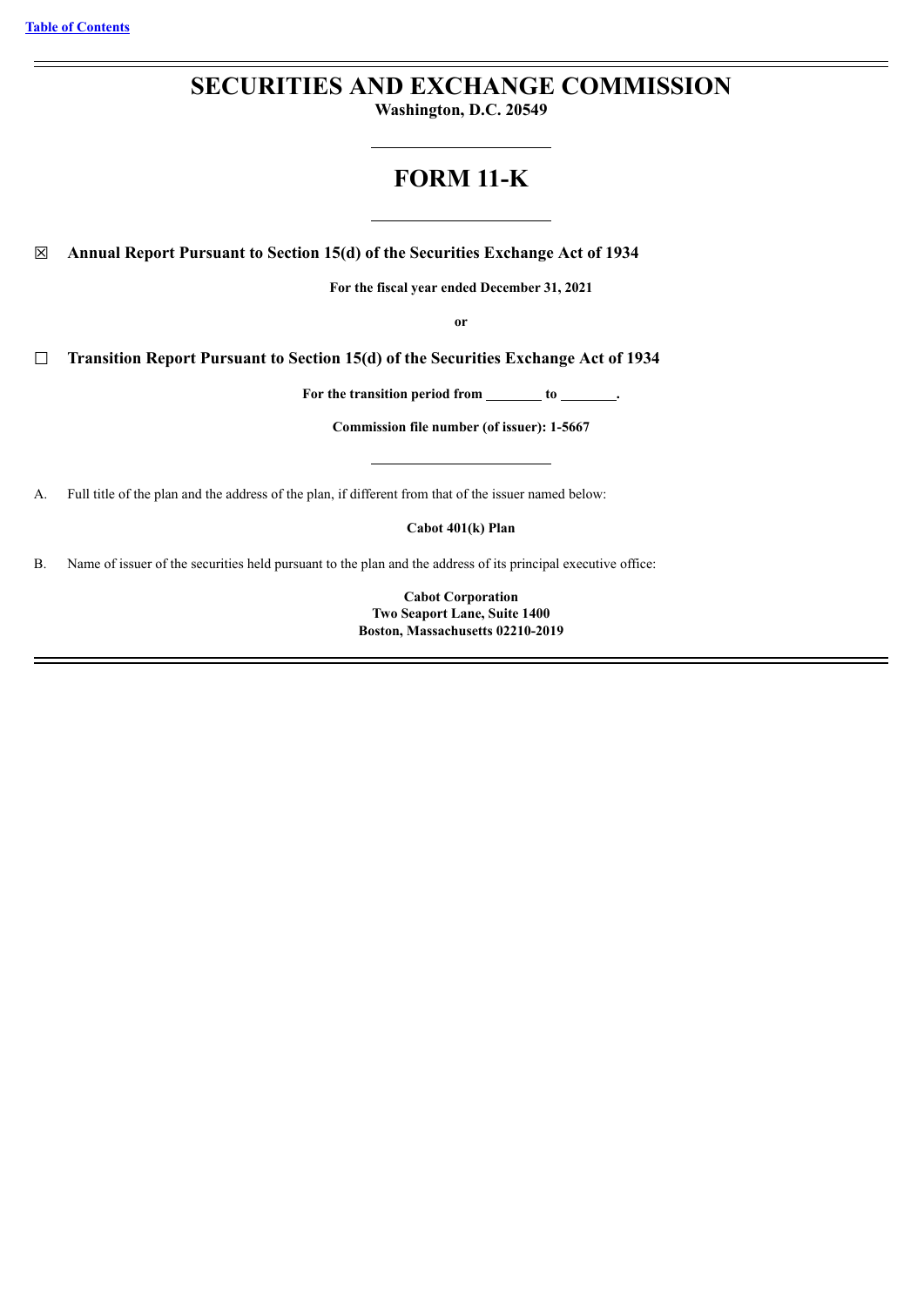## <span id="page-1-0"></span>**TABLE OF CONTENTS**

|                                                                                                         | Page        |
|---------------------------------------------------------------------------------------------------------|-------------|
| <b>Report of Independent Registered Public Accounting Firm</b>                                          |             |
| <b>Financial Statements</b>                                                                             |             |
| Statements of Net Assets Available for Benefits as of December 31, 2021 and 2020                        | $2^{\circ}$ |
| Statement of Changes in Net Assets Available for Benefits for the year ended December 31, 2021          | 3           |
| Notes to Financial Statements as of December 31, 2021 and 2020 and for the Year Ended December 31, 2021 | $4 - 9$     |
| Supplemental Schedule* as of December 31, 2021                                                          |             |
| Form 5500, Schedule H, Part IV, Line 4i – Schedule of Assets (Held at End of Year)                      | 10          |
| <b>Exhibit Index</b><br><b>Exhibit 23.1—Consent of Independent Registered Public Accounting Firm</b>    | 11<br>12    |
| <b>Signatures</b>                                                                                       | 13          |

\* All other supplemental schedules required by Section 2520.103-10 of the Department of Labor's Rules and Regulations for Reporting and Disclosure under ERISA have been omitted because they are not applicable.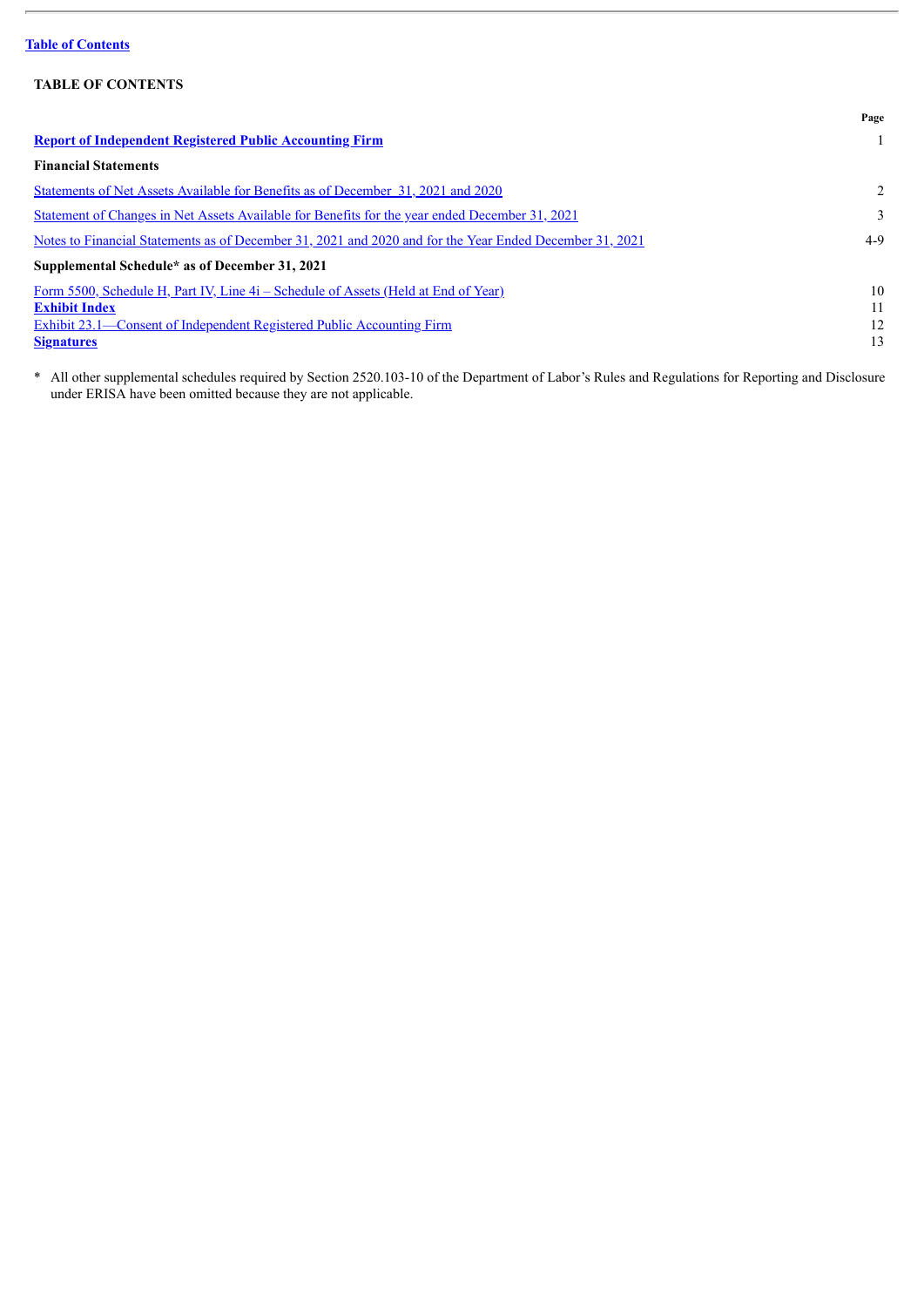#### **Report of Independent Registered Public Accounting Firm**

<span id="page-2-0"></span>To the Trustee, Plan Administrator and Participants of the Cabot 401(k) Plan:

#### **Opinion on the Financial Statements**

We have audited the accompanying Statements of Net Assets Available for Benefits of the Cabot 401(k) Plan (the Plan) as of December 31, 2021 and 2020, and the related Statement of Changes in Net Assets Available for Benefits for the year ended December 31, 2021, and the related notes (collectively referred to as the financial statements). In our opinion, the financial statements present fairly, in all material respects, the net assets available for benefits of the Plan as of December 31, 2021 and 2020, and the changes in net assets available for benefits for the year ended December 31, 2021, in conformity with accounting principles generally accepted in the United States of America.

#### **Basis for Opinion**

These financial statements are the responsibility of the Plan's management. Our responsibility is to express an opinion on the Plan's financial statements based on our audits. We are a public accounting firm registered with the Public Company Accounting Oversight Board (United States) (PCAOB) and are required to be independent with respect to the Plan in accordance with the U.S. federal securities laws and the applicable rules and regulations of the Securities and Exchange Commission and the PCAOB.

We conducted our audits in accordance with the standards of the PCAOB. Those standards require that we plan and perform the audit to obtain reasonable assurance about whether the financial statements are free of material misstatement, whether due to error or fraud.

Our audits included performing procedures to assess the risks of material misstatement of the financial statements, whether due to error or fraud, and performing procedures that respond to those risks. Such procedures included examining, on a test basis, evidence regarding the amounts and disclosures in the financial statements. Our audits also included evaluating the accounting principles used and significant estimates made by management, as well as evaluating the overall presentation of the financial statements. We believe that our audits provide a reasonable basis for our opinion.

#### **Supplemental Information**

The supplemental Schedule H, Line 4(i)—Schedule of Assets (Held at End of Year) as of December 31, 2021 has been subjected to audit procedures performed in conjunction with the audit of the Plan's financial statements. The supplemental information is the responsibility of the Plan's management. Our audit procedures included determining whether the supplemental information reconciles to the financial statements or the underlying accounting and other records, as applicable, and performing procedures to test the completeness and accuracy of the information presented in the supplemental information. In forming our opinion on the supplemental information, we evaluated whether the supplemental information, including its form and content, is presented in conformity with the Department of Labor's Rules and Regulations for Reporting and Disclosure under the Employee Retirement Income Security Act of 1974. In our opinion, the supplemental information is fairly stated, in all material respects, in relation to the financial statements as a whole.

1

/s/ Caron & Bletzer, PLLC Caron & Bletzer, PLLC We have served as the Plan's auditor since 2014 Kingston, NH June 23, 2022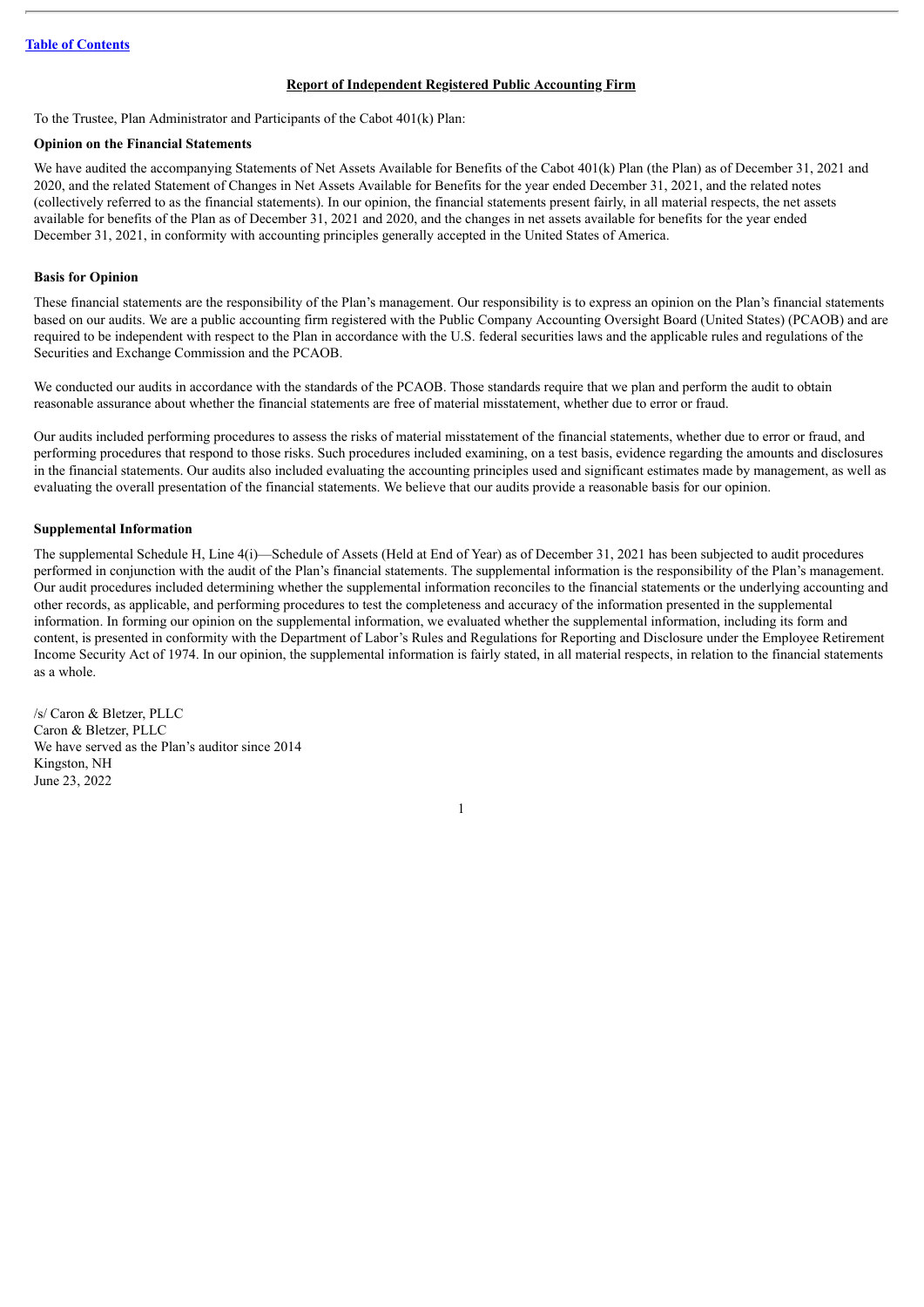#### **Cabot 401(k) Plan**

<span id="page-3-0"></span>**Statements of Net Assets Available for Benefits** As of December 31, 2021 and 2020

| Assets:                                            |               |
|----------------------------------------------------|---------------|
|                                                    |               |
| Investments, at fair value<br>\$927,369,058        | \$867,433,799 |
| Receivables:                                       |               |
| Employer contribution receivable<br>434,812        | 291.727       |
| Notes receivable from participants<br>3,469,813    | 3,950,022     |
| Total receivables<br>3,904,625                     | 4, 241, 749   |
| Net assets available for benefits<br>\$931,273,683 | \$871,675,548 |

See notes to financial statements.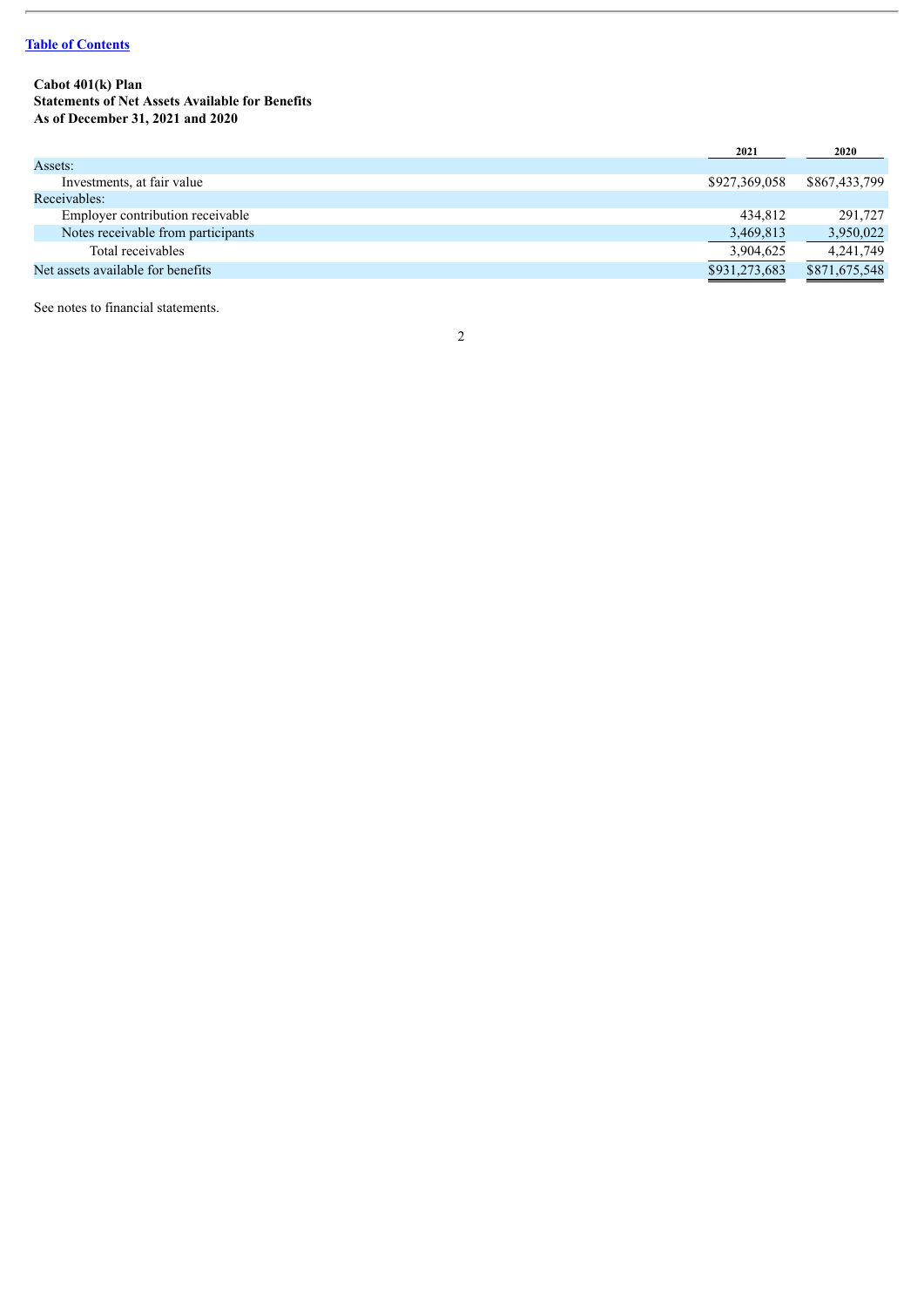#### **Cabot 401(k) Plan**

<span id="page-4-0"></span>**Statement of Changes in Net Assets Available for Benefits** For the Year Ended December 31, 2021

|                                                          | 2021          |
|----------------------------------------------------------|---------------|
| <b>Additions</b>                                         |               |
| Interest and dividend income                             | \$41,189,588  |
| Interest on notes receivable from participants           | 220,634       |
| Net appreciation in fair value of investments            | 86,562,276    |
| <b>Subtotal Additions</b>                                | 127,972,498   |
| Contributions:                                           |               |
| <b>Employer contributions</b>                            | 12,622,648    |
| Participant contributions                                | 14,659,694    |
| Rollovers                                                | 1,720,023     |
| <b>Subtotal Contributions</b>                            | 29,002,365    |
| <b>Total Additions</b>                                   | 156,974,863   |
| <b>Deductions</b>                                        |               |
| Benefits paid to participants                            | 99,123,055    |
| Administrative expenses                                  | 494,289       |
| <b>Total deductions</b>                                  | 99,617,344    |
| Net increase in net assets                               | 57,357,519    |
| Transfer from the Cabot Cash Balance Plan Trust (Note 4) | 2,240,616     |
| Net assets available for benefits                        |               |
| Beginning of year                                        | 871, 675, 548 |
| End of year                                              | \$931,273,683 |

See notes to financial statements.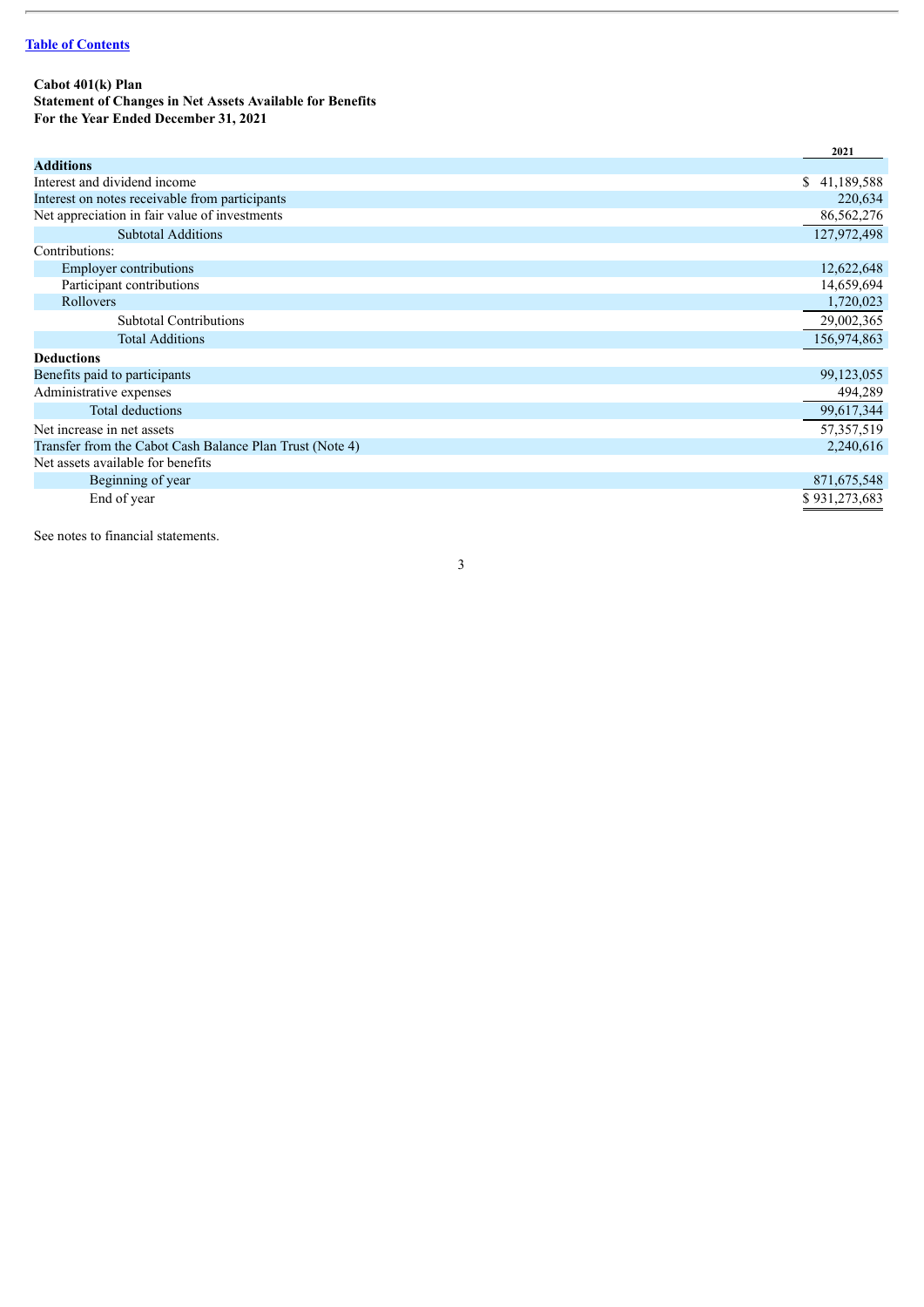### <span id="page-5-0"></span>**Cabot 401(k) Plan** Notes to Financial Statements as of December 31, 2021 and 2020, and for the Year Ended December 31, 2021

#### **1. Description of the Plan**

#### **General**

Cabot Corporation ("Cabot" or the "Company") initially adopted the Cabot Corporation Employee Stock Ownership Plan (the "ESOP") in 1988, the Cabot Retirement Incentive Savings Plan in 1994 (previously the Cabot Profit-Sharing and Savings Plan, adopted in 1952) (the "CRISP"), and the Cabot Employee Savings Plan in 1987 (the "CESP"). As of December 31, 2000, the CRISP and the CESP were merged with and into the ESOP. The combined amended and restated plan was a defined contribution plan and was renamed the Cabot Retirement Savings Plan, which had two components, a 401(k) plan and an Employee Stock Ownership Plan ("ESOP"). As of December 31, 2013, all shares under the ESOP component of the Plan have been fully allocated and the related debt repaid, and the remaining 401(k) component of the Plan was amended and renamed the Cabot 401(k) Plan (the "Plan"). The Plan is subject to provisions of the Employee Retirement Income Security Act of 1974, as amended ("ERISA").

Effective July 31, 2012, Cabot acquired Norit Americas Inc. The Norit Americas Inc. Employees 401(k) Plan ("Norit Plan") was merged with and into the Plan effective January 1, 2013. Effective March 1, 2022, Cabot sold all of the issued and outstanding capital stock of Norit Americas Holding, Inc, a Delaware corporation and a subsidiary of Cabot, and all of the issued and outstanding capital stock of Cabot Activated Carbon B.V., a company organized under the laws of The Netherlands and a subsidiary of Cabot and all of the issued and outstanding shares of any other subsidiary within Cabot's Activated Carbon business, and the account balances of employees of such subsidiaries were moved out of the Plan as a plan to plan transfer on March 31, 2022.

The following brief description of the Plan is provided for general information purposes only. Participants should refer to the Plan document for more complete information.

#### **Eligibility**

All U.S. employees of the Company and its participating subsidiaries (except certain temporary and leased employees) are eligible to participate in the Plan beginning on the later of the first day of employment or the date the employee is included in an employee group which participates.

#### **Employee Contributions**

By means of a salary reduction arrangement, a Cabot participant may make contributions to his or her account. Participants may elect to contribute up to 50% of their U.S. eligible compensation on a before-tax basis, an after-tax basis, a Roth after-tax basis or a combination thereof, subject to certain limitations under the Internal Revenue Code (the "Code"). Participants age 50 and older may make catch-up contributions. Participants may also contribute amounts representing distributions from other qualified defined benefit or defined contribution plans. Participants are automatically enrolled in the Plan if they do not make an election to contribute within 60 days of their eligibility to participate. Participants who are automatically enrolled are deemed to have made an election to make pre-tax contributions in an amount of 6% of their eligible compensation and to increase this contribution rate by 1% of employee eligible compensation each year in January, up to a maximum deferral rate of 15%. Participants may choose to opt out or change their contribution rate at any time.

#### **Company Contributions**

The Company matching contribution is 100% up to the first 6% of eligible compensation and is made each pay period. The Plan also provides an employer matching true up contribution at year-end to ensure all participants receive a total match in the amount of the lesser of (1) 100% of the participant's contribution for the year; or (2) 6% of the participant's eligible compensation for the year. In addition to the match, a Company retirement contribution of 4% of eligible earnings is made each pay period. The Company match and Company retirement contributions are invested in accordance with participant allocations.

The Company may make discretionary contributions to participants under the terms of the Plan. No such discretionary contributions were made during the year ended December 31, 2021.

#### **Participant Accounts**

Individual accounts are maintained for each Plan participant. Each participant account is credited with the participant's contribution, Company contributions and Plan earnings, and charged with withdrawals and an allocation of Plan losses. Allocations are based on participant earnings or account balances, as defined in the Plan. The benefit to which a participant is entitled is the benefit that can be provided from the participant's vested account.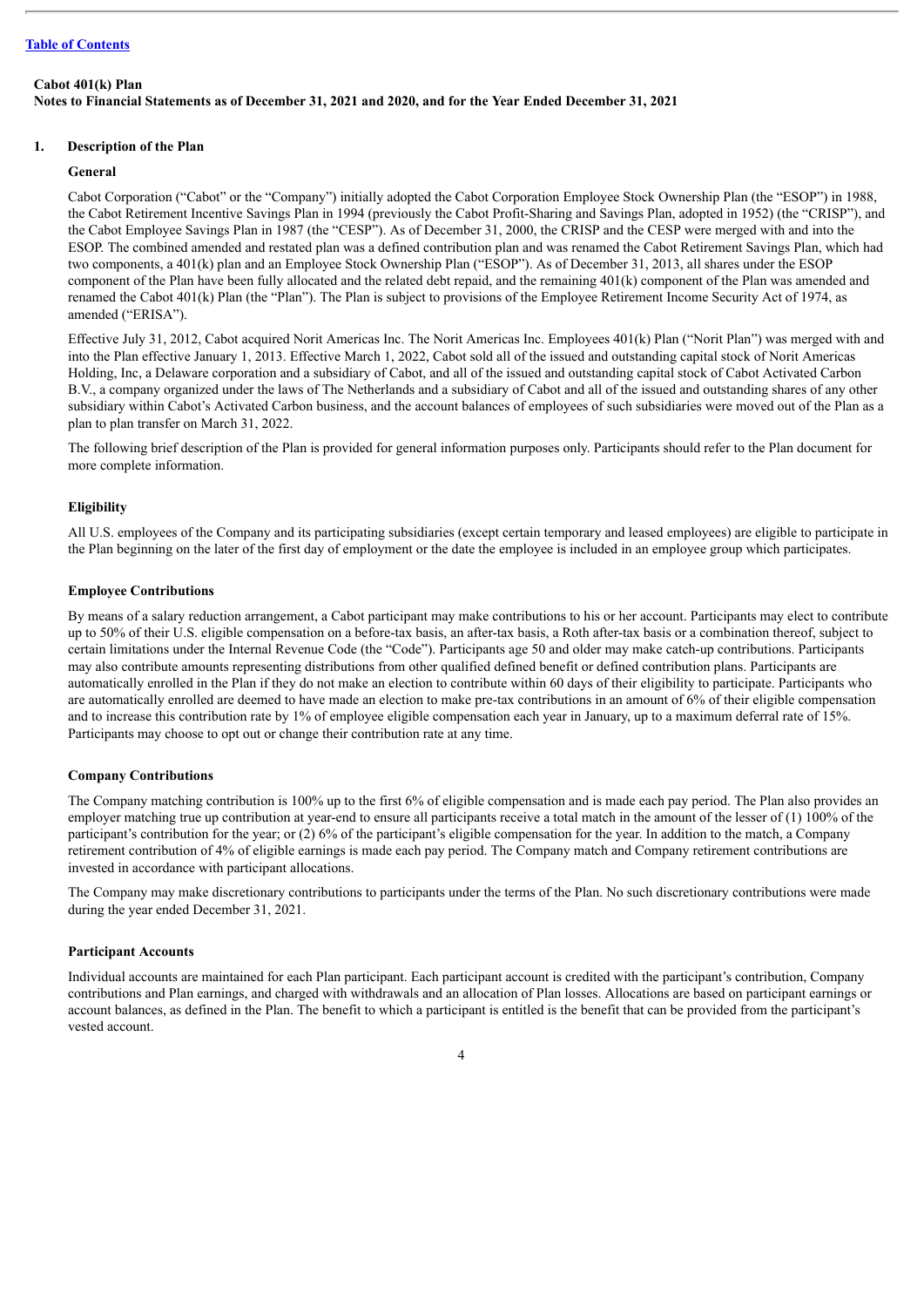#### **Investments**

Participants direct the investment of their contributions into various investment options offered by the Plan including the Cabot Common Stock Fund which consists primarily of Cabot common stock.

#### **Vesting**

Each Cabot participant is at all times 100% vested in his or her contributions. All participants are at all times 100% vested in the Company match and earnings thereon, and are vested in the Company retirement contribution upon completion of 2 years of service. In addition, a participant's entire account balance becomes 100% vested and payable upon the participant's attainment of age 65, disability, or death.

#### **Distribution of Benefits**

The benefit to which a participant is entitled is the benefit that can be provided from the participant's vested account. Benefits may be distributed to participants upon termination of employment by reason of retirement, disability, death or other severance of employment. Participants who terminate employment and have a vested account balance of less than \$1,000 will receive a lump sum distribution of 100% of their vested benefits. Distributions for participants with vested account balances greater than \$1,000 but not in excess of \$5,000 who terminate employment and fail to make a distribution election will be paid to an individual retirement account designated by the plan administrator. Participants who have attained age 55 may elect to receive benefit payments in cash installments or a lump sum distribution. Participants who have not attained age 55 must receive benefit payments in a lump sum distribution.

A participant may withdraw up to 100% of his or her before-tax or Roth contributions upon showing a financial hardship exists, as defined by the Plan, but only after the participant has withdrawn all other vested benefits from the Plan and the maximum loan has been made from the participant's account. Participants may withdraw at any time any after-tax contributions made. A participant may make withdrawals from his or her entire vested account balance once the participant reaches age 59  $1/2$ .

A participant may elect to defer payment of a benefit until April 1 following the year that the participant reaches age 72.

As permitted by the Coronavirus Aid, Relief, and Economic Security ("CARES") Act that was signed into law on March 27, 2020, effective January 1, 2020, the provision to allow Coronavirus-Related Distributions (as defined in the CARES Act), and the waiving of required minimum distributions (RMDs) for calendar year 2020 was put into place and the Plan will be amended accordingly.

#### **Participant Loans**

Cabot employees may obtain loans from the Plan in an amount not to exceed, in the aggregate, the lesser of \$50,000 or 50% of the total vested amount in the participant's account. Each loan must be paid in full within five years through payroll deductions and is secured by the participant's remaining account balance. The Plan provides that loans may bear interest at reasonable rates as determined by Cabot Human Resources. The interest rate is currently the prime rate plus 2%, and is adjusted quarterly for new loans to reflect changes in the prime rate. Interest rates on outstanding loans as of December 31, 2021 ranged from 3.25% to 7.5% per annum. Participant loans are classified as notes receivable from participants on the Statements of Net Assets Available for Benefits.

#### **2. Summary of Significant Accounting Policies**

#### **Basis of Accounting**

The accompanying financial statements have been prepared in conformity with accounting principles generally accepted in the United States of America ("GAAP").

#### **Use of Estimates**

The preparation of financial statements in conformity with GAAP requires management to make certain estimates and assumptions that affect the reported amounts of assets and liabilities and the disclosure of contingent assets and liabilities at the date of the financial statements and the reported amounts of additions and deductions during the reporting period. Actual amounts could differ from those estimates.

#### **Fair Value Measurements**

The Plan performs fair value measurements in accordance with Financial Accounting Standards Board (FASB) Accounting Standards Codification 820, Fair Value Measurement (ASC 820). Refer to Note 3 for the fair value measurement disclosures associated with the Plan's investments.

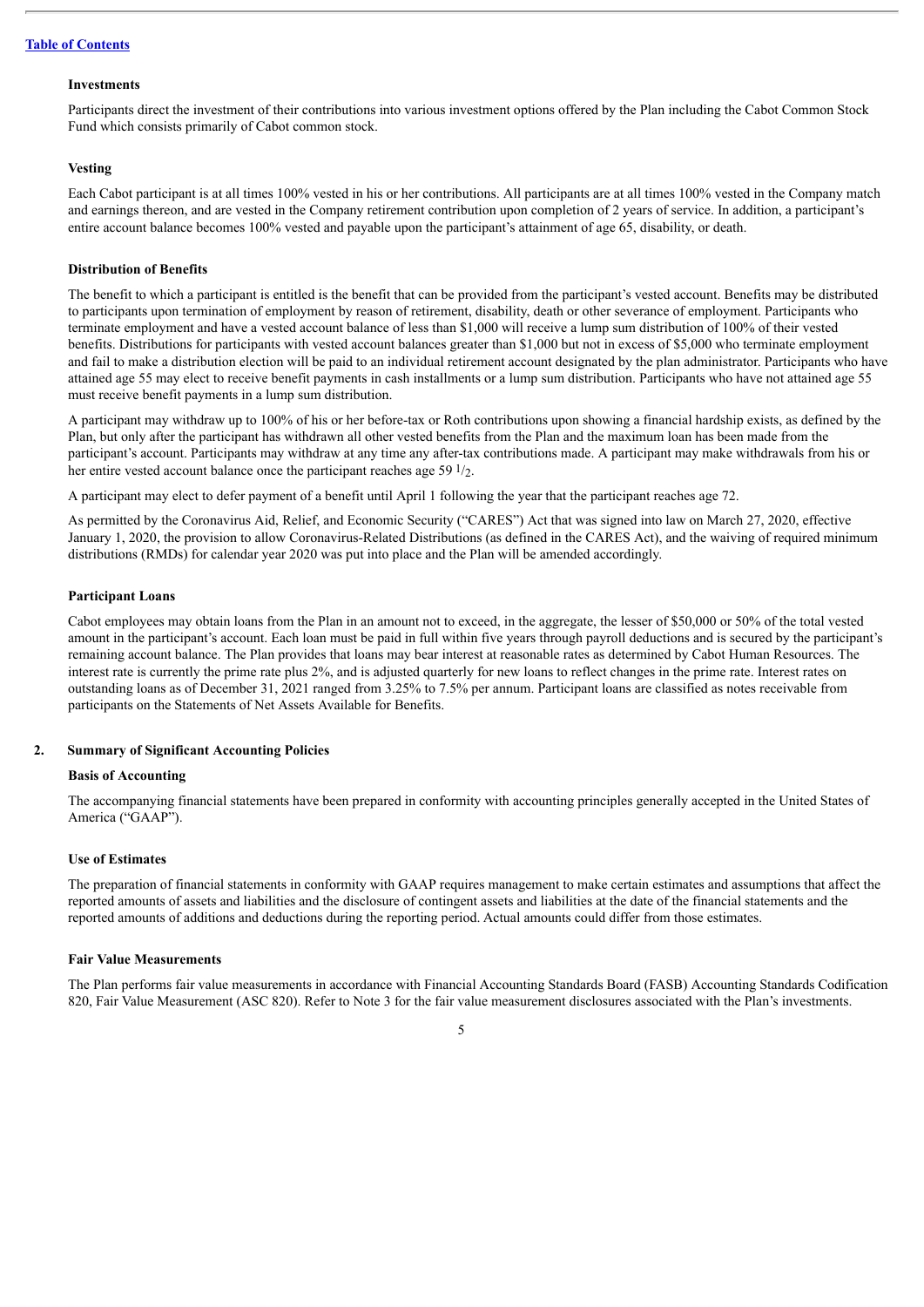#### **Investment Valuation**

The Statements of Net Assets Available for Benefits reflect the Plan's investments at their fair values. Fair value of a financial instrument is the price that would be received on the sale of an asset or paid to transfer a liability in an orderly transaction between market participants at the measurement date. See Note 3 for a discussion of fair value measurements.

#### **Income Recognition**

Purchases and sales of securities are reflected on a trade date basis. Gains or losses on sales of securities are based on average cost.

Dividends received in cash are recorded on the ex-dividend date. Dividend payments received in shares of Cabot common stock are recorded on the ex-dividend date in an amount equal to the fair value of the common stock on that date. Interest income is recorded as earned on the accrual basis.

The Plan presents in the Statement of Changes in Net Assets Available for Benefits, the net appreciation (depreciation) in the fair value of its investments which consists of (i) realized gains or losses, and (ii) unrealized appreciation (depreciation) on those investments.

Management fees and operating expenses related to investments in the mutual funds and common collective trust fund are charged directly to the funds and deducted from income earned on a daily basis by the funds and are not separately reflected in the accompanying financial statements. Consequently, management fees and operating expenses are reflected as a reduction of investment return for such investments.

#### **Notes Receivable from Participants**

Notes receivable from participants are measured at their unpaid principal balance plus any accrued but unpaid interest. Delinquent participant loans are recorded as distributions based on the terms of the Plan document.

#### **Benefit Payments**

Benefit payments to participants are recorded upon distribution.

#### **3. Fair Value Measurements**

The Plan classifies its investments into Level 1, which refers to securities valued using quoted prices from active markets for identical assets; Level 2, which refers to securities not traded on an active market but for which observable market inputs are readily available; and Level 3, which refers to securities valued based on significant unobservable inputs. Assets and liabilities are classified in their entirety based on the lowest level of input that is significant to the fair value measurement. There were no transfers of assets between levels during the year ended December 31, 2021. The Plan's policy is to recognize significant transfers between levels at the beginning of the reporting period.

Following is a description of the valuation methodologies used by the Plan. There have been no changes in the methodologies used between December 31, 2021 and 2020.

*Common collective trust* – The Vanguard Retirement Savings Trust ("VRST"), a common collective trust, invests primarily in synthetic guaranteed investment contracts and short-term money market funds. The VRST is valued at the net asset value ("NAV") as provided by the trustee, which is used as a practical expedient to estimate fair value. The NAV is based on the fair value of the underlying investments held by the fund less its liabilities and then divided by number of shares outstanding. This practical expedient is not used when it is determined to be probable that the fund will sell the investment for an amount different than the reported NAV. The Plan has no unfunded commitments to the VRST, which allows for daily transactions. The Plan may be subject to a 12-month notice period for redemptions. Redemptions are allowed daily for participants. The VRST is audited annually.

*Mutual funds* – Valued at the daily closing price as reported by the fund. Mutual funds held by the Plan are open-end mutual funds that are registered with the Securities and Exchange Commission. These funds are required to publish their daily net asset value (NAV) and to transact at that price. The mutual funds held by the Plan are deemed to be actively traded.

*Company stock* – Valued at the closing price reported on the active market on which the individual securities are traded.

The preceding methods described may produce a fair value calculation that may not be indicative of the amount realized upon disposition. Furthermore, although the Plan believes its valuation methods are appropriate and consistent with other market participants, the use of different methodologies or assumptions to determine the fair value of certain financial instruments could result in a different fair value measurement at reporting date.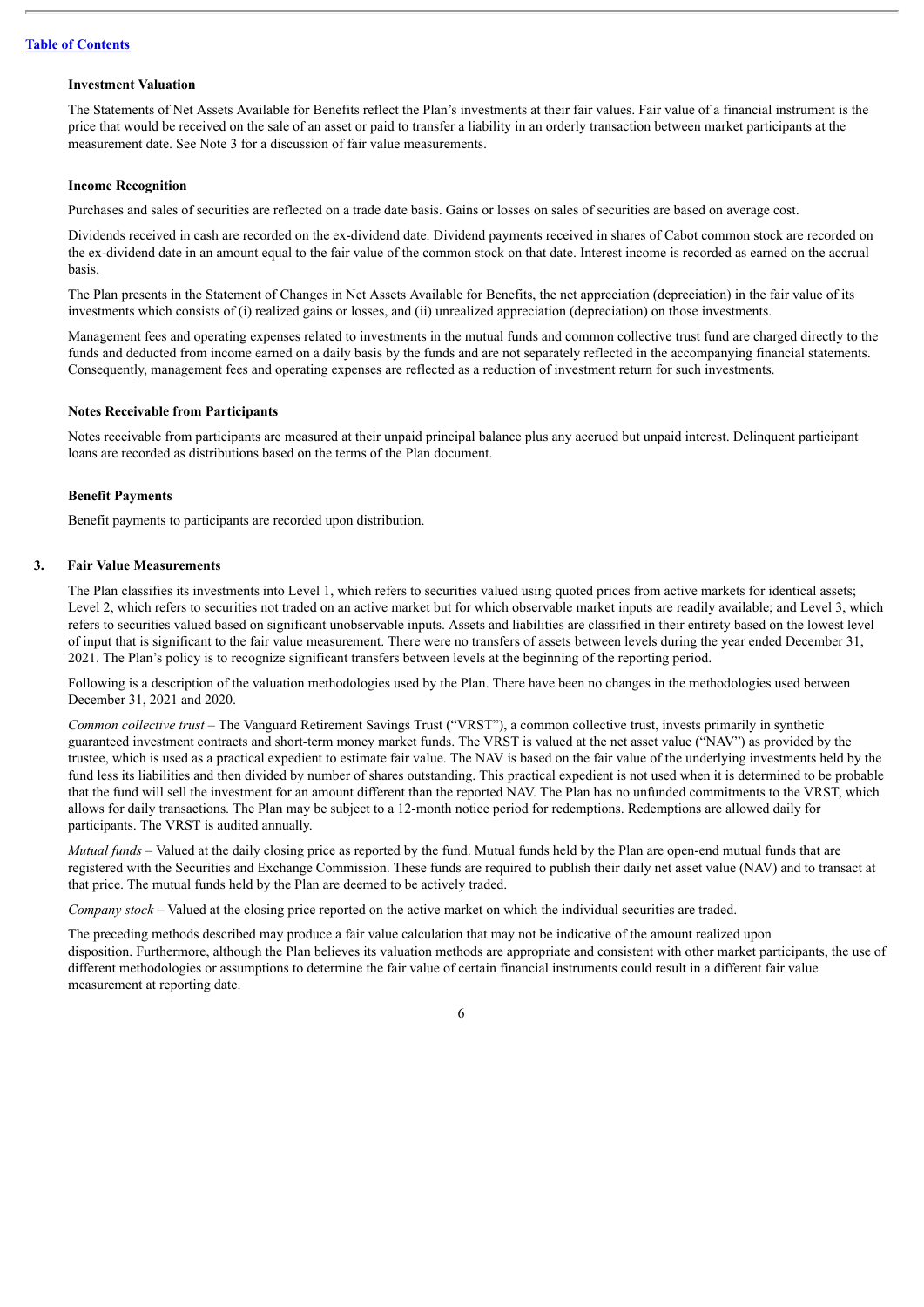#### **3. Fair Value Measurements…continued**

The following tables set forth by level and major categorization within the fair value hierarchy, the Plan's assets at fair value as of December 31:

|                                           | 2021          |               |                |                           |
|-------------------------------------------|---------------|---------------|----------------|---------------------------|
|                                           | Total         | Level 1       | Level 2        | Level 3                   |
| Mutual funds                              | \$827,935,384 | \$827,935,384 | $\frac{1}{2}$  | $\frac{\epsilon}{\sigma}$ |
| Company stock*                            | 47,155,599    | 47,155,599    |                |                           |
| Total assets in fair value hierarchy      | 875,090,983   | 875,090,983   |                |                           |
| Investments measured at net asset value** | 52,278,075    |               |                |                           |
| Total                                     | \$927,369,058 | \$875,090,983 |                |                           |
|                                           |               |               |                |                           |
|                                           |               | 2020          |                |                           |
|                                           | <b>Total</b>  | Level 1       | <b>Level 2</b> | Level 3                   |
| Mutual funds                              | \$765,748,818 | 765,748,818   | $\mathbf{s}$ — |                           |
| Company stock*                            | 41,547,104    | 41,547,104    |                |                           |
| Total assets in fair value hierarchy      | 807,295,922   | 807,295,922   |                |                           |
| Investments measured at net asset value** | 60,137,877    |               |                |                           |
| Total                                     | \$867,433,799 | \$807.295.922 |                |                           |

\* Includes both Cabot Common ESOP Stock Fund and Cabot Common Stock Fund.

In accordance with Subtopic 820-10, certain investments that were measured at NAV per share (or its equivalent) have not been classified in the fair value hierarchy. The fair value amounts presented in this table are intended to permit reconciliation of the fair value hierarchy to the line items presented in the Statement of Net Assets Available for Benefits.

#### **4. Transfer of Assets into the Plan**

On July 31, 2019 the Board of Directors of Cabot approved a resolution to terminate the Cabot Cash Balance Plan (CBP) and completed the transfer of assets in the first quarter of Cabot's fiscal year 2021. The CBP pension liability was settled through a combination of lump-sum payments and purchased annuities. The lump sum payments that participants elected to roll over into their individual participant account within the Plan were transferred to the Plan in September, 2020. On September 30, 2021 and on October 15, 2021, the remaining balance of the CBP trust, \$2,240,579 and \$36.65, respectively, was transferred into the Plan and the CBP trust was closed October 15, 2021. The transferred funds were added to a forfeiture account and will be used for-elective non-matching company contributions for the remainder of 2021 and in 2022 until the funds are exhausted.

#### **5. Forfeitures**

Upon termination of a participant from the Company before his or her benefits are fully vested, the unvested portion of the Company retirement contributions is forfeited. The Plan allows the Company to apply participant forfeitures toward Plan expenses or to offset the Company contributions.

During the year ending December 31, 2021, Company used \$1,862,567 of participant forfeitures toward the payment of the Company contribution As of December 31, 2021, and 2020, participant forfeitures totaling \$669,398 and \$140,043, respectively, were available for future use by the Company.

#### **6. Administrative Expenses**

The Plan permits the payment of usual and reasonable expenses not paid by the Company to be paid by the Plan, to the extent permitted by ERISA. Pursuant to this provision, certain redemption, special managed account and participant loan fees, as well as other administrative expenses required for the operation of the Plan are deducted from participant accounts. Costs paid by the Company include audit fees, consulting and investment service expenses. These costs are not included in these financial statements.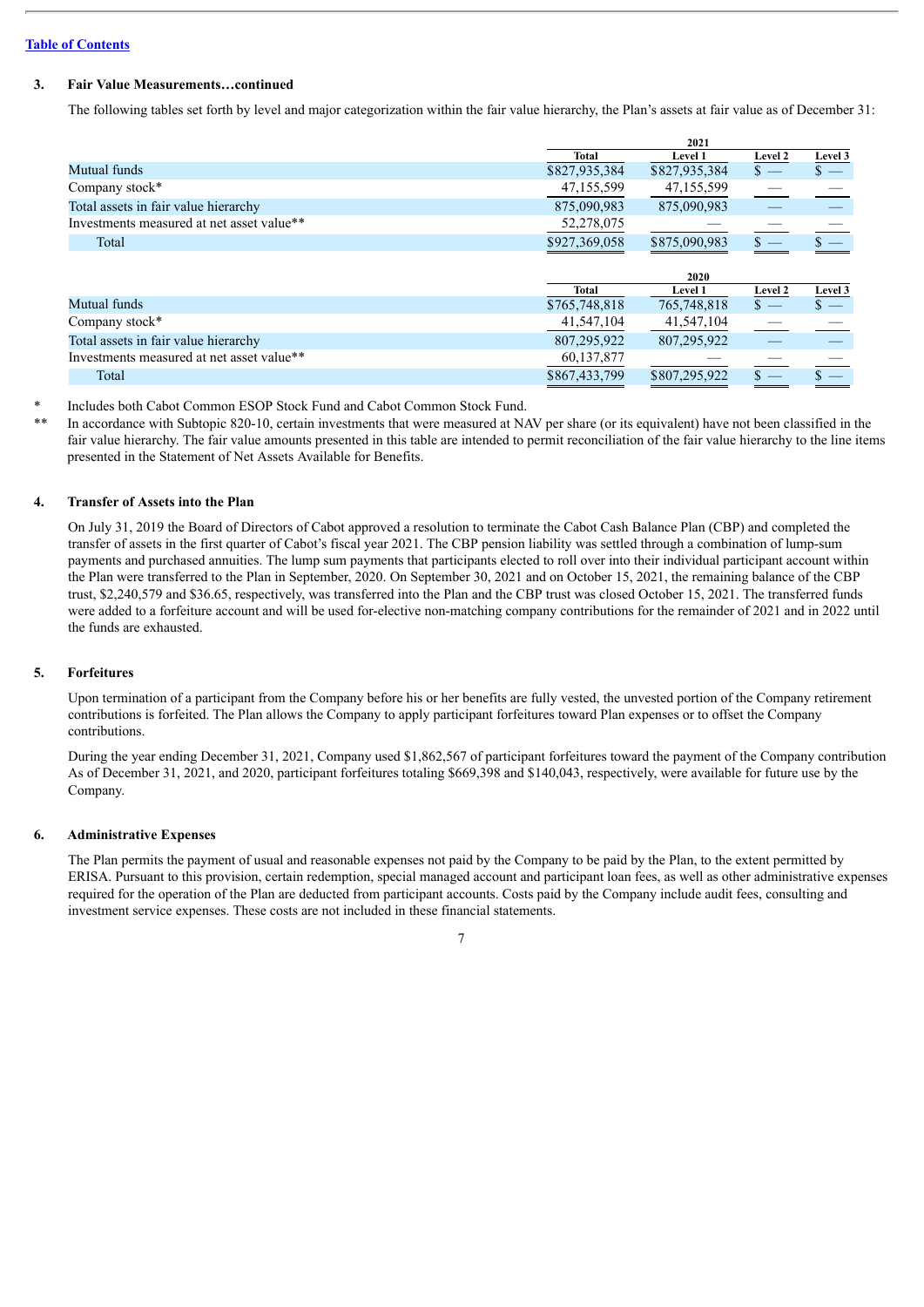#### **7. Federal Income Tax Status**

In a letter dated July 9, 2014, the Internal Revenue Service ("IRS") advised the Company of its favorable determination with respect to the qualified status of the Plan, as amended and restated through December 31, 2013, under the Code. The Plan is intended to qualify as a profit sharing plan under section 401(a) of the Code that contains a stock bonus feature constituting an employee stock ownership plan under section 4975(e) of the Code. The Plan has been amended since receiving the determination letter, however, the Company and Plan management believe that the Plan has been designed and has been and is being operated in compliance with the applicable requirements of the Code. Therefore, no provision for income tax has been accrued.

Accounting standards require recording uncertain income tax positions that exist in the Plan's financial statements. Plan management determined that, as of December 31, 2021, there were no uncertain tax positions and no adjustment or disclosure was required in the Plan's financial statements. The Plan did not recognize any interest and penalty expense for the year ended December 31, 2021. The Form 5500 remains subject to examination by the IRS for the years through December 31, 2021.

#### **8. Plan Termination**

The Plan was established with the intention that it will continue indefinitely. However, the Company reserves the right to suspend its contributions or to terminate the Plan at any time. In the event the Plan is terminated, all participants become 100% vested and the assets of the Plan, after payment of any expenses, taxes or proper charges of the trustee, will be allocated in accordance with the provisions of ERISA.

#### **9. Party-In-Interest**

The Plan's investment options include certain mutual funds and a common collective trust of The Vanguard Group. Vanguard Fiduciary Trust Company is the record keeper and trustee of certain of the Plan's assets and, therefore, participant investments in mutual funds and the common collective trust within The Vanguard Group qualify as party-in-interest transactions. Management fees paid for investment management services are charged directly to the mutual funds and common collective trust by Vanguard, and are reflected as a reduction of the return earned on each fund. The Plan does not separately pay any management fees to The Vanguard Group.

In addition, the Plan is invested in common stock of the Company and these transactions qualify as party-in-interest transactions.

At December 31, 2021 and at December 31, 2020, the Plan held common stock of the Company, the sponsoring employer, in the amount of \$47,155,599 and \$41,547,104 respectively. During the year ended December 31, 2021, the Plan earned dividend income of \$1,216,358 related to the common stock of the Company.

#### **10. Reconciliation of Financial Statements to Form 5500**

A reconciliation of net assets available for benefits as reflected in the financial statements to the total net assets as reflected in the Form 5500 as of December 31, 2021 and 2020 is as follows:

|                                                                                | 2021          | 2020          |
|--------------------------------------------------------------------------------|---------------|---------------|
| Net assets available for benefits per the financial statements                 | \$931,273,683 | \$871,675,548 |
| Deemed distributions—reduction of loans                                        | (98, 858)     | (78, 737)     |
| Net assets available for benefits per Form 5500                                | \$931,174,825 | \$871,596,811 |
|                                                                                |               |               |
|                                                                                | 2021          |               |
| Net increase in net assets available for benefits per the financial statements | \$57,357,519  |               |
| Deemed distributions—reduction of loans                                        | (20, 121)     |               |
|                                                                                |               |               |
|                                                                                |               |               |

#### **11. Risk and Uncertainties**

The Plan provides for various investment options in any combination of mutual funds, Company common stock fund, and a common collective trust. Investment securities are exposed to various risks, such as interest rate, market and credit risks. Due to the level of risk associated with certain investment securities, it is reasonably possible that changes in the values of investment securities will occur in the near term and that such changes could materially affect participants' account balances and the amounts reported in the financial statements.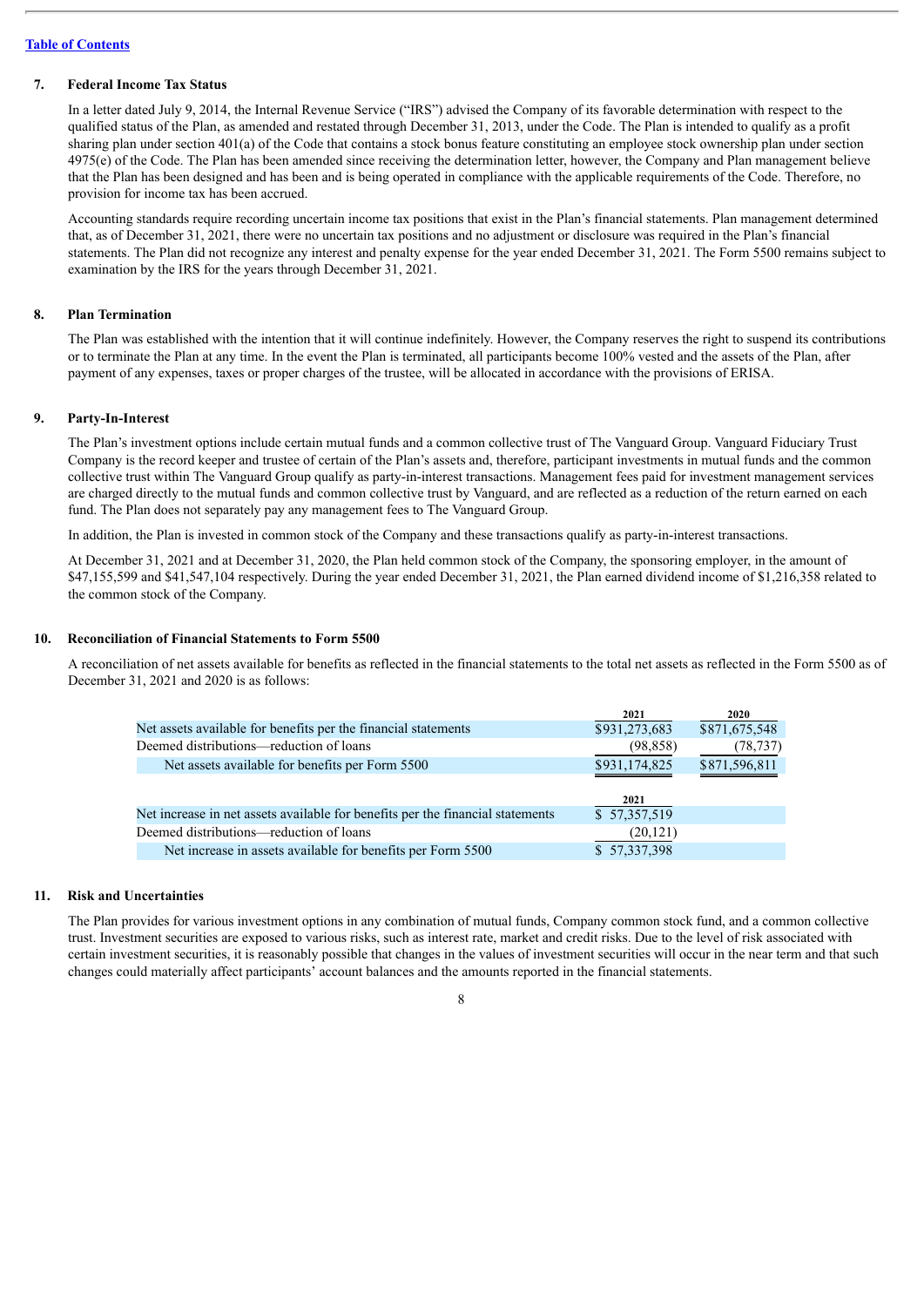The Coronavirus Disease 2019 ("COVID-19") pandemic and resulting global disruptions have caused significant economic uncertainty and volatility in financial markets. As we cannot predict the duration or scope of the COVID-19 pandemic, the Company is not able at this time to estimate its full impact on the Plan's financial statements. Factors that will influence the impact on the Plan's financial statements include the duration and extent of the pandemic, the virulence and spread of different strains of the virus, the level and timing of vaccine distribution around the world and its impact on the stability of economic recovery and growth, the degree of disruption in supply chains from global logistics matters resulting from the COVID-19 pandemic, impacts to manufacturing operations resulting from government-imposed lockdowns, and other general economic consequences of the pandemic.

#### **12. Subsequent Events**

The Company has evaluated subsequent events through the date these financial statements were issued. Effective March 1, 2022, Cabot sold all of the issued and outstanding capital stock of Norit Americas Holding, Inc, a Delaware corporation and a subsidiary of Cabot, and all of the issued and outstanding capital stock of Cabot Activated Carbon B.V., a company organized under the laws of The Netherlands and a subsidiary of Cabot and all of the issued and outstanding shares of any other subsidiary within Cabot's Activated Carbon business, and the account balances of employees of such subsidiaries were moved out of the Plan as a plan to plan transferred on March 31, 2022.

\*\*\*\*\*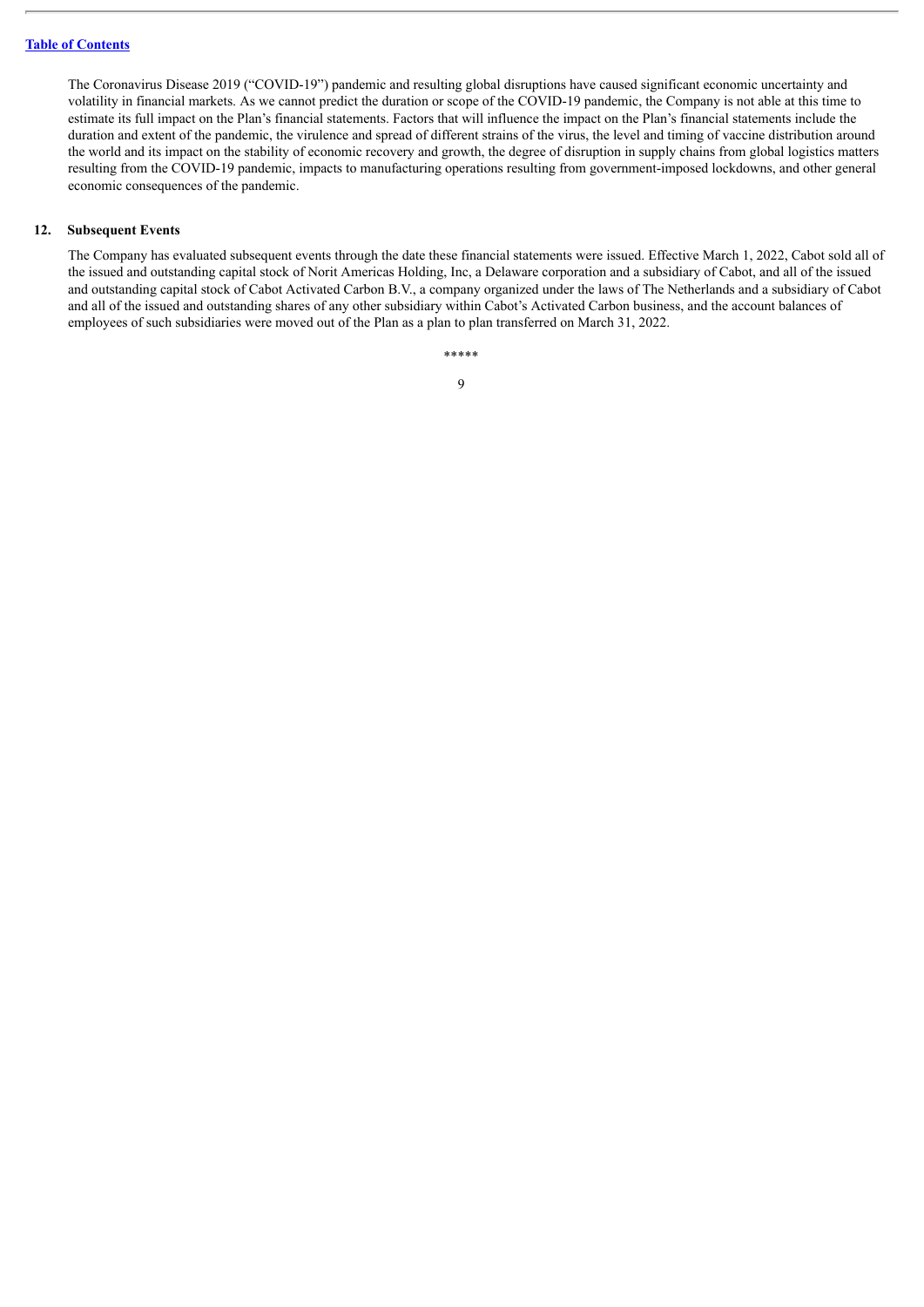**Cabot 401(k) Plan**

## <span id="page-11-0"></span>**Schedule H, Line 4i – Schedule of Assets (Held At End of Year) As of December 31, 2021 EIN: 04-2271897 PN: 022**

| (a)     | (b)                                                                     | (c)<br><b>Description of investment</b><br>including                  | (d)          | (e)                              |
|---------|-------------------------------------------------------------------------|-----------------------------------------------------------------------|--------------|----------------------------------|
|         | Identity of issue, borrower,<br>lessor or similar party                 | maturity date, rate of interest,<br>collateral, par or maturity value | Cost         | Current<br>value                 |
| $\star$ | <b>Cabot Corporation</b>                                                | Company Stock                                                         | $***$        | $\mathbf{\hat{x}}$<br>47,155,599 |
| $\ast$  | Vanguard Institutional Index Fund                                       | Mutual fund                                                           | $\ast\ast$   | 159,210,815                      |
| $\star$ | Vanguard Wellington Fund                                                | Mutual fund                                                           | $***$        | 65,505,150                       |
| $\ast$  | Vanguard Total Bond Market Index Fund                                   | Mutual fund                                                           | $\star\star$ | 73,972,128                       |
| $\star$ | Vanguard Windsor II Fund                                                | Mutual fund                                                           | $**$         | 47,524,021                       |
| $\ast$  | Vanguard International Growth Fund                                      | Mutual fund                                                           | $\ast\ast$   | 47,603,820                       |
| $\star$ | Vanguard Extended Market Index Fund                                     | Mutual fund                                                           | $\star\star$ | 43,641,459                       |
| $\ast$  | Vanguard Total International Stock Index Fund                           | Mutual fund                                                           | $\star\star$ | 42,839,789                       |
| $\star$ | Vanguard Explorer Fund                                                  | Mutual fund                                                           | $\star\star$ | 38,521,723                       |
| $\ast$  | Vanguard Institutional Target Retirement 2020 Fund                      | Mutual fund                                                           | $\ast\ast$   | 22,990,505                       |
| $\ast$  | Vanguard Institutional Target Retirement 2030 Fund                      | Mutual fund                                                           | $* *$        | 32,815,845                       |
| $\ast$  | Vanguard Institutional Target Retirement 2025 Fund                      | Mutual fund                                                           | $* *$        | 24,550,231                       |
| $\star$ | Vanguard Institutional Target Retirement 2035 Fund                      | Mutual fund                                                           | $**$         | 27,718,765                       |
| $\ast$  | Vanguard Institutional Target Retirement 2040 Fund                      | Mutual fund                                                           | $\ast\ast$   | 23,296,768                       |
| $\star$ | Vanguard Short-term Federal Fund                                        | Mutual fund                                                           | $\star\star$ | 14,354,673                       |
| $\ast$  | Vanguard Institutional Target Retirement 2045 Fund                      | Mutual fund                                                           | $\star\star$ | 18,234,583                       |
| $\star$ | Vanguard Institutional Target Retirement 2050 Fund                      | Mutual fund                                                           | $\star\star$ | 19,327,719                       |
| $\ast$  | Vanguard Institutional Target Retirement 2015 Fund                      | Mutual fund                                                           | $\ast\ast$   | 6,051,249                        |
| $\star$ | Vanguard International Value Fund                                       | Mutual fund                                                           | $\star\star$ | 9,191,081                        |
| $\ast$  | Vanguard Institutional Target Retirement Income Fund                    | Mutual fund                                                           | $\ast\ast$   | 5,376,840                        |
| $\star$ | Vanguard Institutional Target Retirement 2055 Fund                      | Mutual fund                                                           | $***$        | 8,136,143                        |
| $\ast$  | Vanguard Total International Bond Index Fund                            | Mutual fund                                                           | $* *$        | 5,531,000                        |
| $\star$ | Vanguard Inflation-Protected Securities Fund                            | Mutual fund                                                           | $\star\star$ | 6,345,308                        |
| $\ast$  | Vanguard Institutional Target Retirement 2060 Fund                      | Mutual fund                                                           | $\star\star$ | 3,192,617                        |
| $\star$ | Vanguard Federal Money Market Fund                                      | Mutual fund                                                           | $\star\star$ | 1,116,209                        |
| $\ast$  | Vanguard Institutional Target Retirement 2065 Fund                      | Mutual fund                                                           | $\ast\ast$   | 329,513                          |
| $\star$ | <b>MFS Growth Fund</b>                                                  | Mutual fund                                                           | $\star\star$ | 80,557,430                       |
| $\ast$  | Vanguard Retirement Savings Trust III                                   | Common collective trust                                               | $\star\star$ | 52,278,075                       |
|         | Total investments on the Statement of Net Assets Available for Benefits |                                                                       |              | 927,369,058                      |
| $\ast$  | Participant Loans                                                       | $(3.25\% - 7.5\%)$                                                    |              | 3,469,813                        |
|         | Total investments on the Form 5500                                      |                                                                       |              | \$930,838,871                    |

\* Indicates party-in-interest to the Plan

\*\* Cost omitted for participant directed investments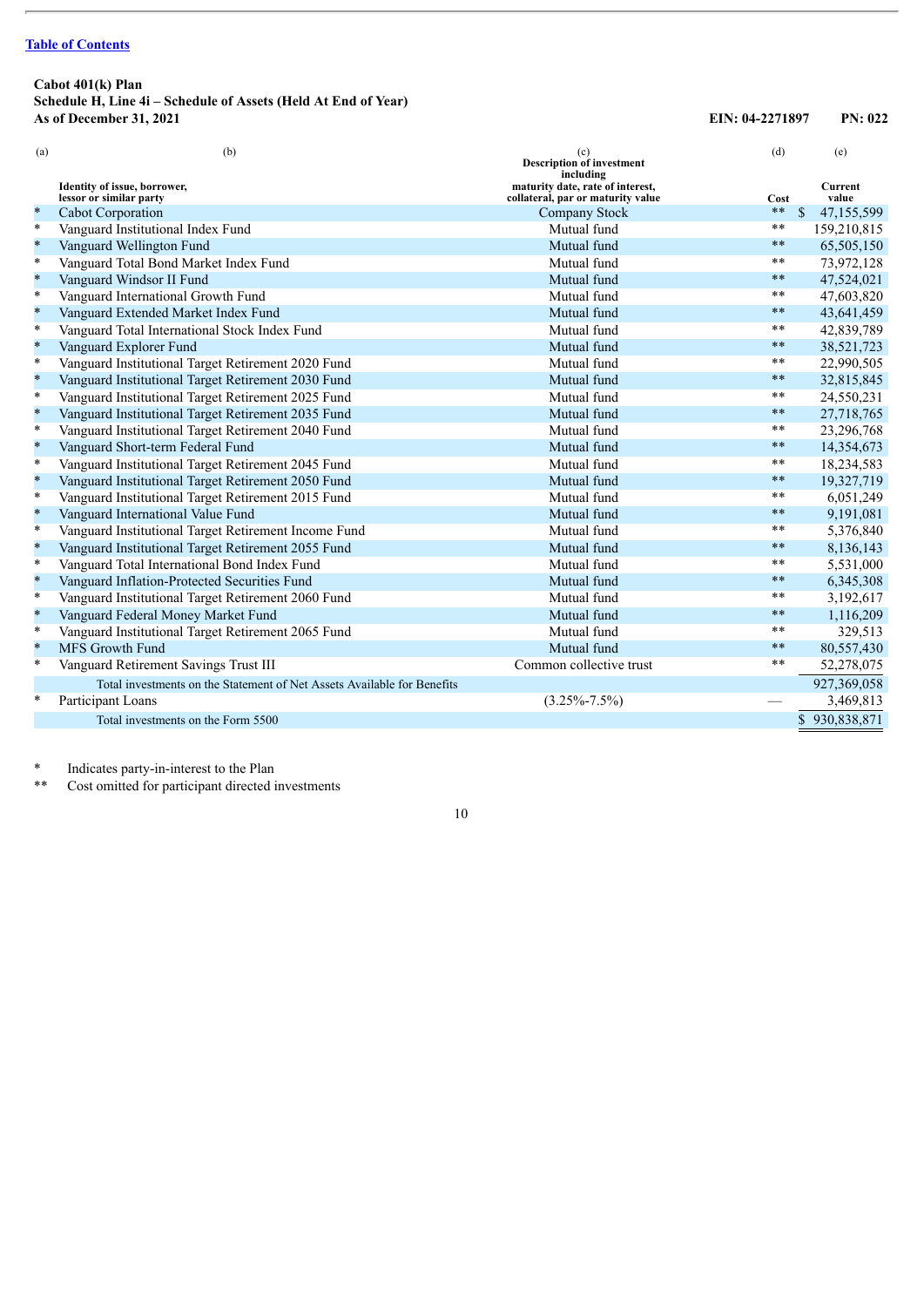Exhibit Index

## <span id="page-12-0"></span>Exhibit Number

<span id="page-12-1"></span>Exhibit 23.1 — Consent of [Independent](#page-14-0) Registered Public Accounting Firm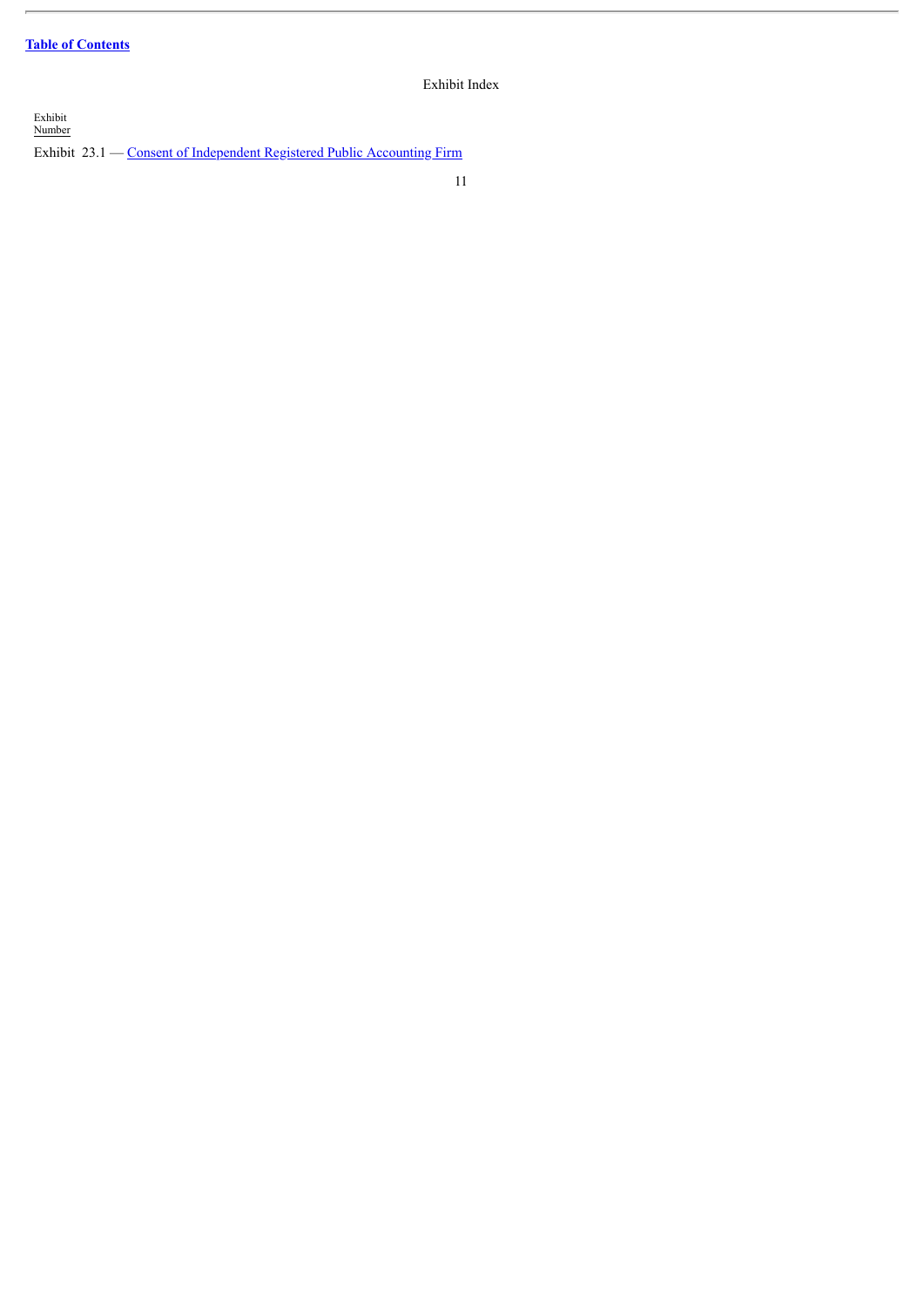## SIGNATURES

<span id="page-13-0"></span>*The Plan.* Pursuant to the requirements of the Securities Exchange Act of 1934, the trustees (or other persons who administer the employee benefit plan) have duly caused this annual report to be signed on its behalf by the undersigned hereunto duly authorized.

> Cabot 401(k) Plan (Name of Plan)

Date: June 23, 2022 /s/ Arthur T. Wood

Arthur T. Wood Senior Vice President